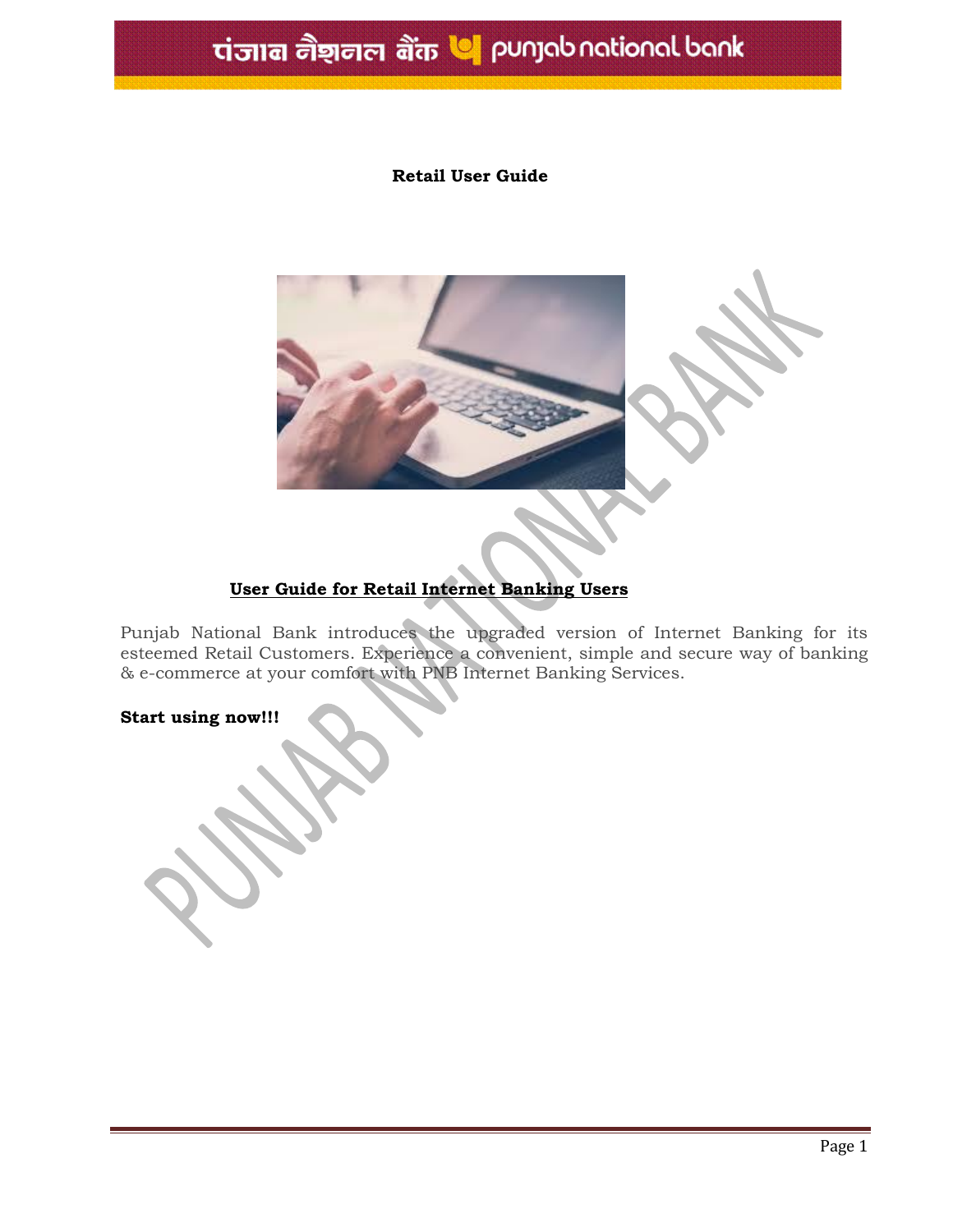### **CONTENTS**

| <b>Topic</b>                   | Page           |
|--------------------------------|----------------|
| 1. How to get user ID/Password | 3              |
| 2. How to use internet banking | 3              |
| 3. My Accounts                 | 4              |
| 4. Transactions                | 5              |
| 5. Value Added Services        | 6              |
| 6. Personal Settings           | $\overline{7}$ |
| 7. Other Services              | 8              |
| 8. Mail and Messages           | 9              |
| 9. Security Features           | 9              |
| 10. Safeguard                  | 10             |
| 11. Contact Us                 | 10             |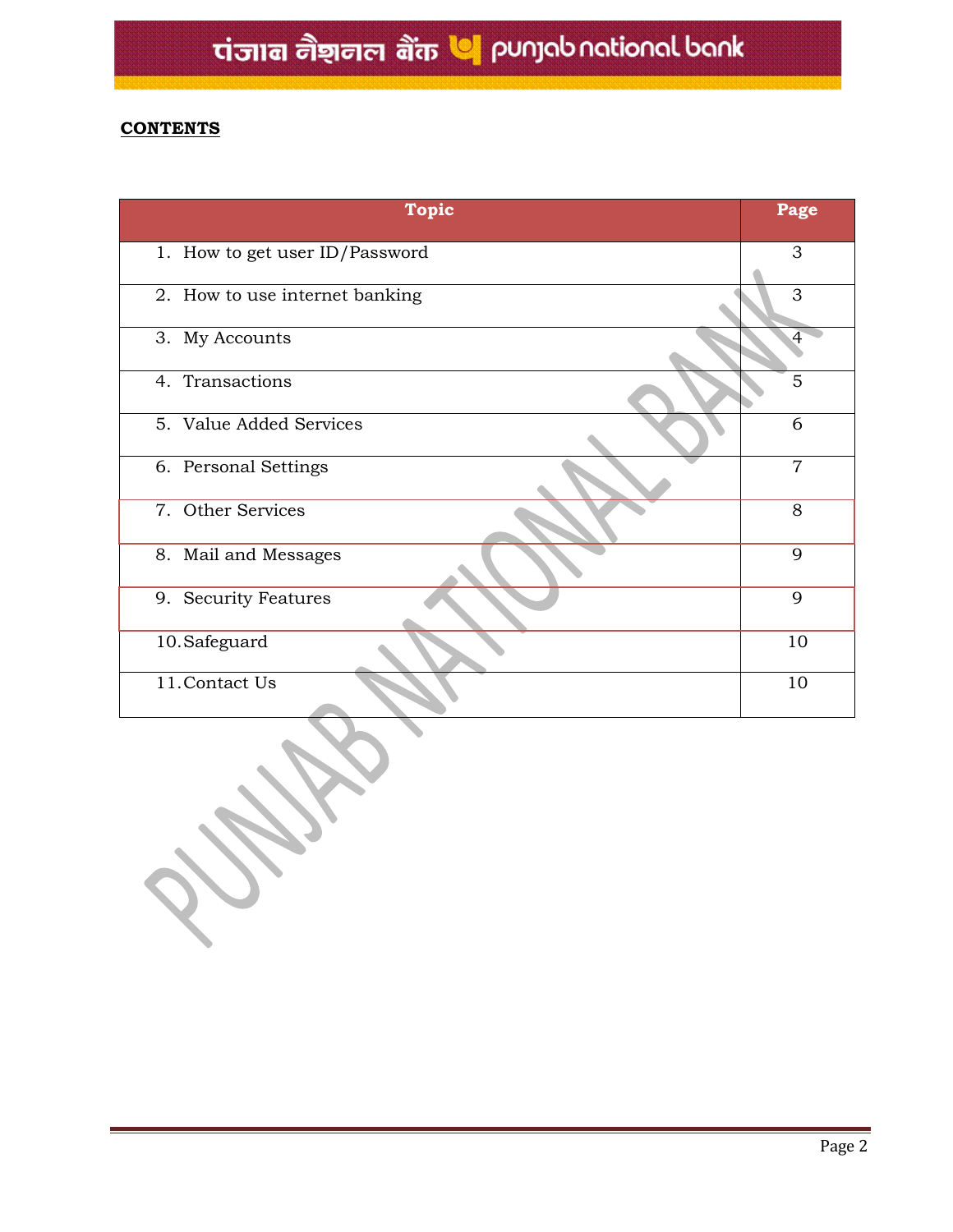#### **1. How to get User ID/Password**

#### **1.1 On-line Registration for Internet Banking facility:**

Customers can avail Retail Internet Banking facility by getting themselves registered online using debit card credentials.

Follow the steps as under:

- Visit http://www.netpnb.com
- On Home Page, Click on the link –> Register Here
- Enter Account Number & Select Registration Type.
- Select Type of facility  $\rightarrow$  View Only or View & Transaction Both
- Click on "Verify"
- Enter OTP received on Registered Mobile Number in "One Time Password" field.
- After verification of OTP, enter account details/ ATM credentials.
- On successful validation of entered details, you can set the passwords.
- Once these processes are successfully completed, you will be shown success message with regard to your registration process.
- After completing this process, user will be enabled immediately.

#### **1.2 Registration through PNB ATMs:**

Customers can submit request for Internet Banking registration through PNB ATMs:

#### **1.3 Submitting request on Form no. PNB-1063 in branch:**

Customers may download the IBS Registration form from the link Download $\rightarrow$ Forms $\rightarrow$ PNB 1063 and submit the same to any PNB branch after entering required details.

#### **1.4 Submitting request through Call Centre:**

Customers can make requests for Internet Banking through the Bank's Call Centre.

1800 180 2222 (Toll Free number)

1800 103 2222 (Toll Free number)

0120 2490000 (Tolled number)

Password(s) for Internet Banking will be dispatched to the branch/registered address as per the request of the customer.

#### **1.5 How to reset password online**

- Visit [www.netpnb.com](http://www.netpnb.com/)
- Click on Retail User & Enter User ID on login screen & click "Continue".
- Click on "Forgot Password" (placed at bottom).
- On password reset screen (next screen), Enter User ID & Click on Submit.
- Enter OTP (One Time password), received on your registered Mobile Number.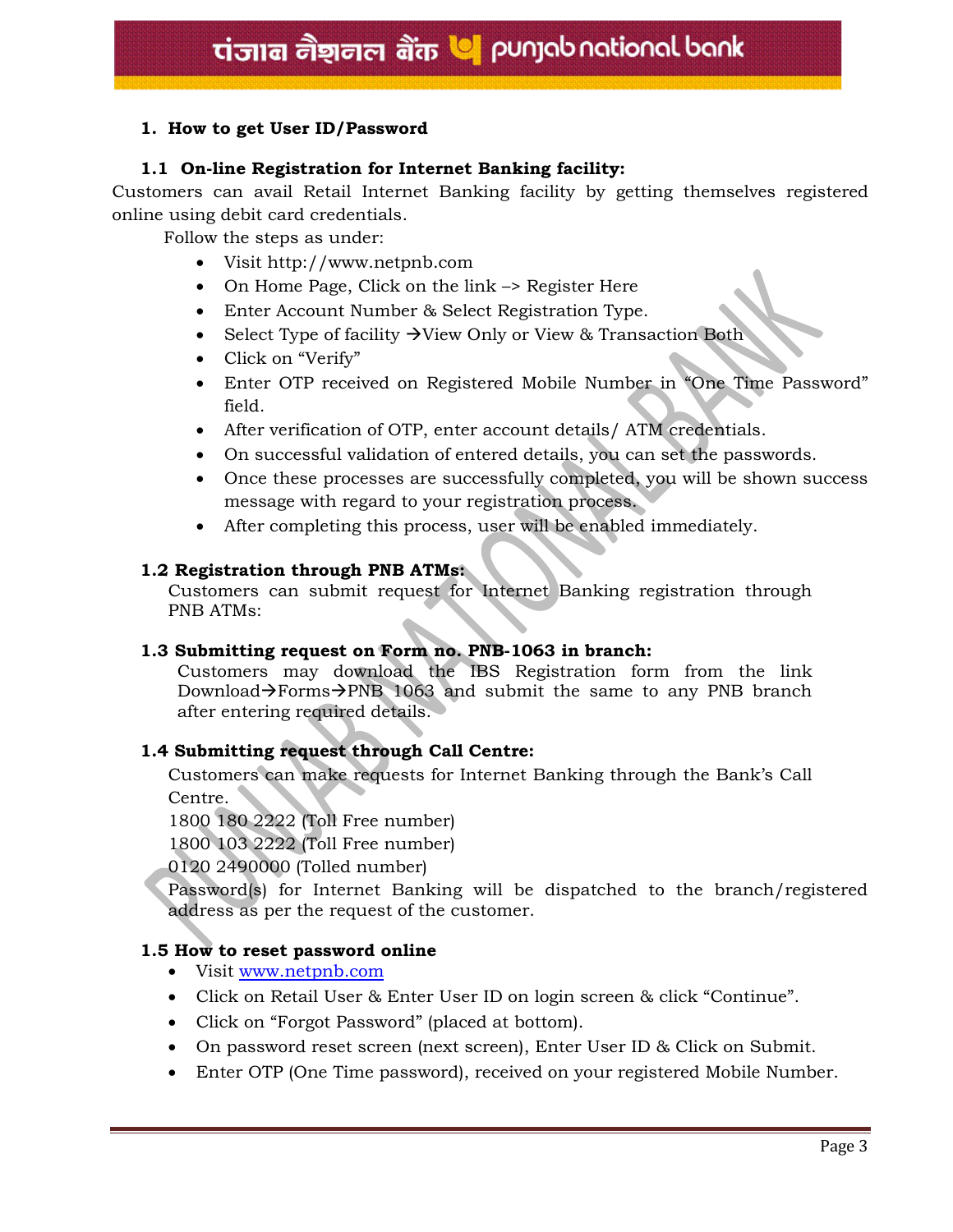## ti and the relational bank

- Enter Debit Card Number, Linked Account Number & ATM PIN and Click on Continue.
- Set Login or/and Transaction passwords.

#### **2. How to use Internet Banking**

#### **Logging in Internet Banking-**

- Visit [www.netpnb.com](http://www.netpnb.com/), Click on 'Retail User'.
- Enter "User id" and click on "Continue". (By default, User ID is Customer ID).
- Enter your password & Click on login button.
- Read and agree to "I Accept Terms & Conditions".
- Enter OTP sent to your registered mobile number and submit.
- $\triangleright$  Select 7 Security questions out of 50 questions and Click on Register".
- $\triangleright$  Select one image and write phrase and "Submit".

#### **3. My Accounts**

#### **3.1 A/C Details, Balance & Statement**

- Account Summary
	- You can search the various details of all of your accounts.
	- Enter your Account Type and Account Number.
	- Select the Account Currency and Account Type.
	- Click on Search.
- $\triangleright$  Operative Accounts
	- You can search the various details of all of your operative accounts.
	- Enter your Account Type and Account Number.
	- Select the Account Currency and Account Type.
	- Click on Search.
- Deposit Accounts
	- You can search the various details of all of your deposit accounts.
	- Enter your Account Type and Account Number.
	- Select the Account Currency and Account Type.
	- Click on Search.

#### Loan Accounts

- You can search the various details of all of your accounts.
- Enter your Account Type and Account Number.
- Select the Account Currency and Account Type.
- Click on Search.
- Credit Cards
	- Enter your credit card number to search the credit cards linked to your account.
	- Click on Search.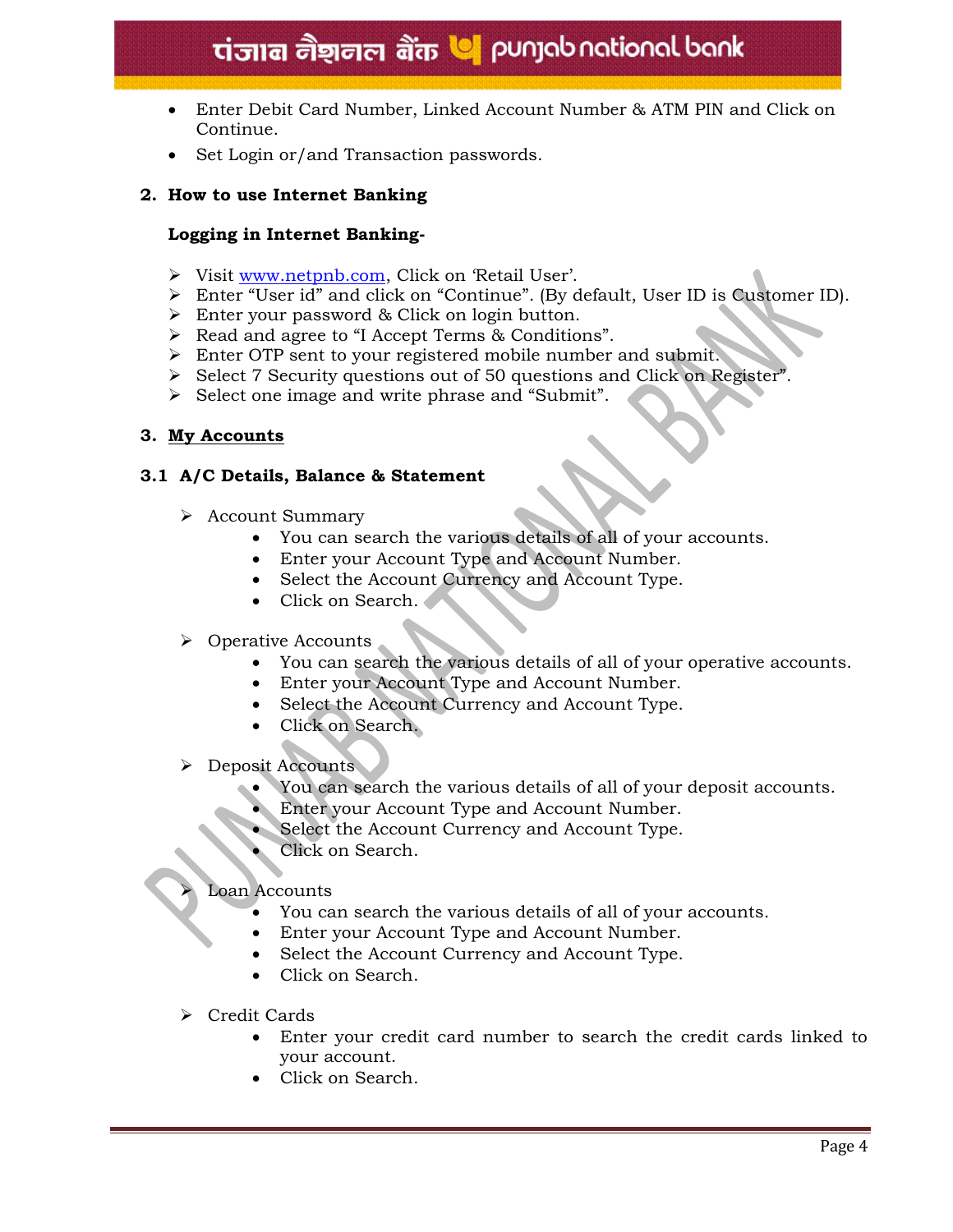# tiजान नैशनल बैंक **V** punjab national bank

- There is an option to link a credit card to your account, click on Link a Credit Card and fill all the details.
- Click on Submit.
- > Suvidha Cards

#### **3.2 Open/Close accounts**

- Open Term Deposit Account (FD):- Click on "My Accounts" $\rightarrow$  "Open Fixed Deposit account".
- Open Recurring Deposit account (RD): Click on "My Accounts" $\rightarrow$ Open Recurring Deposit account.
- Open PPF Account: click on my account menu > Open PPF Account.
- Premature Fixed Deposit Closure: click on my account menu > Premature FD Closure.

#### **3.3 E- interest Certificates**

- Housing loan certificate: click on my account menu > Housing loan.
- Education loan certificate: click on my account menu > Education loan.
- Deposit Accounts certificate: click on my account menu > Deposit Accounts.

#### **4. Transactions:**

#### **4.1 Beneficiary Management**

- Click on **'Manage beneficiary'**
- Select '**Add within PNB Payee'** to add other pnb account.
- Select **'Add Other bank payee'** for NEFT/RTGS/IMPS transaction.
- Select **'Add Other PNB Credit Card Payee'** to add other PNB credit Card.
- Select **'View/Modify Beneficiary Details/Limits'** to modify the limit of exiting payee.
- Select **'Confirm New/Modified Beneficiary'** to confirm the beneficiary.

#### **4.2 Fund Transfer to own accounts**

- Click on **Transactions'**  $\rightarrow$  **'Own Accounts'**.
- Select Account Numbers to be debited & credited from Dropdown.
- Enter Amount.
- Click on **'Continue'.**
- Enter Transaction password & Click on **'Submit'.**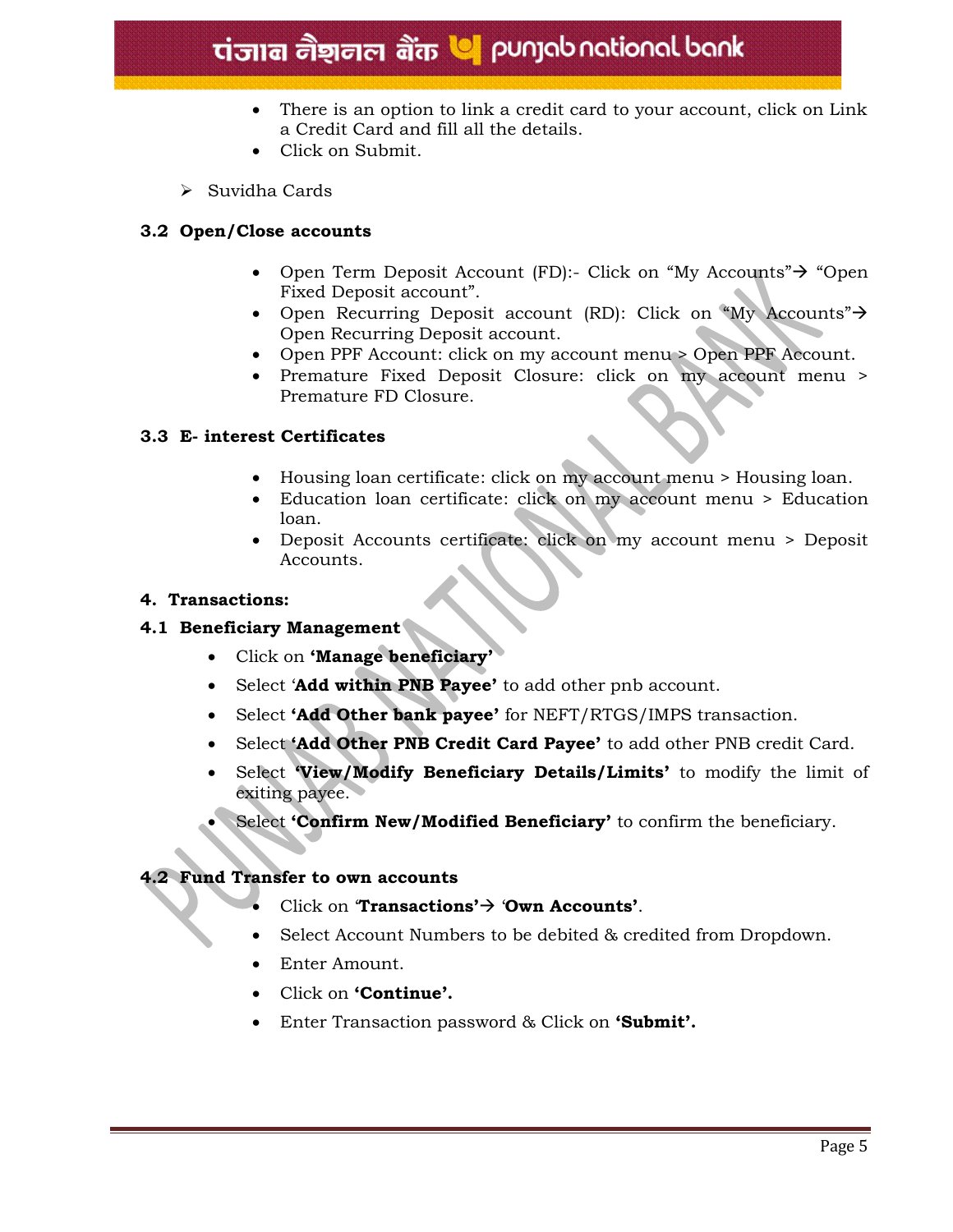#### **4.3 Fund Transfer to other accounts within PNB**

- Click on **Transactions'** $\rightarrow$  **Within PNB'**.
- Select Account Numbers to be debited & credited from Dropdown. (If account to be credited is not shown in drop-down, perform Add beneficiary.)
- Enter Amount.
- By default, Transaction Date will be current date. For scheduling transaction for future date, date may be selected from the calendar.
- Recurring Transactions If a transaction has to be done repeatedly with the same amount & beneficiary, Frequency may be set to Daily/ Weekly/ Monthly/Quarterly/ Half-Yearly/ Yearly. Enter number of installments.
- Click on **'Continue'.**
- Enter Transaction password & Click on **'Submit'.**

#### **4.4 NEFT/RTGS/IMPS Using IFSC Code Transactions**

- Click on  $Transactions \rightarrow \text{NEFT/RTGS/IMPS'}$ .
- Select Account Numbers to be debited & credited from Dropdown. (If account to be credited is not shown in drop-down, perform Add beneficiary.)
- Enter Amount.
- By default, Transaction Date will be current date. For scheduling transaction for future date, date may be selected from the calendar.
- If a transaction has to be done repeatedly with the same amount & beneficiary, Frequency may be set to Daily/ Weekly/ Monthly/Quarterly/ Half-Yearly/ Yearly. Enter number of installments.
- Click on **'Continue'.**
- Enter Transaction password & Click on **'Submit'.**

#### **Please Note: NEFT/RTGS transactions can be done during RBI's prescribed timings. Transactions initiated after prescribed time will be executed on next working day.**

#### **4.5 IMPS using MMID**

- Click on transaction menu.
- Click on IMPS using MMID.
- Select debit account, enter payee MMID, mobile number of payee and amount.
- Click Continue.
- Enter transaction password.
- Click on Submit.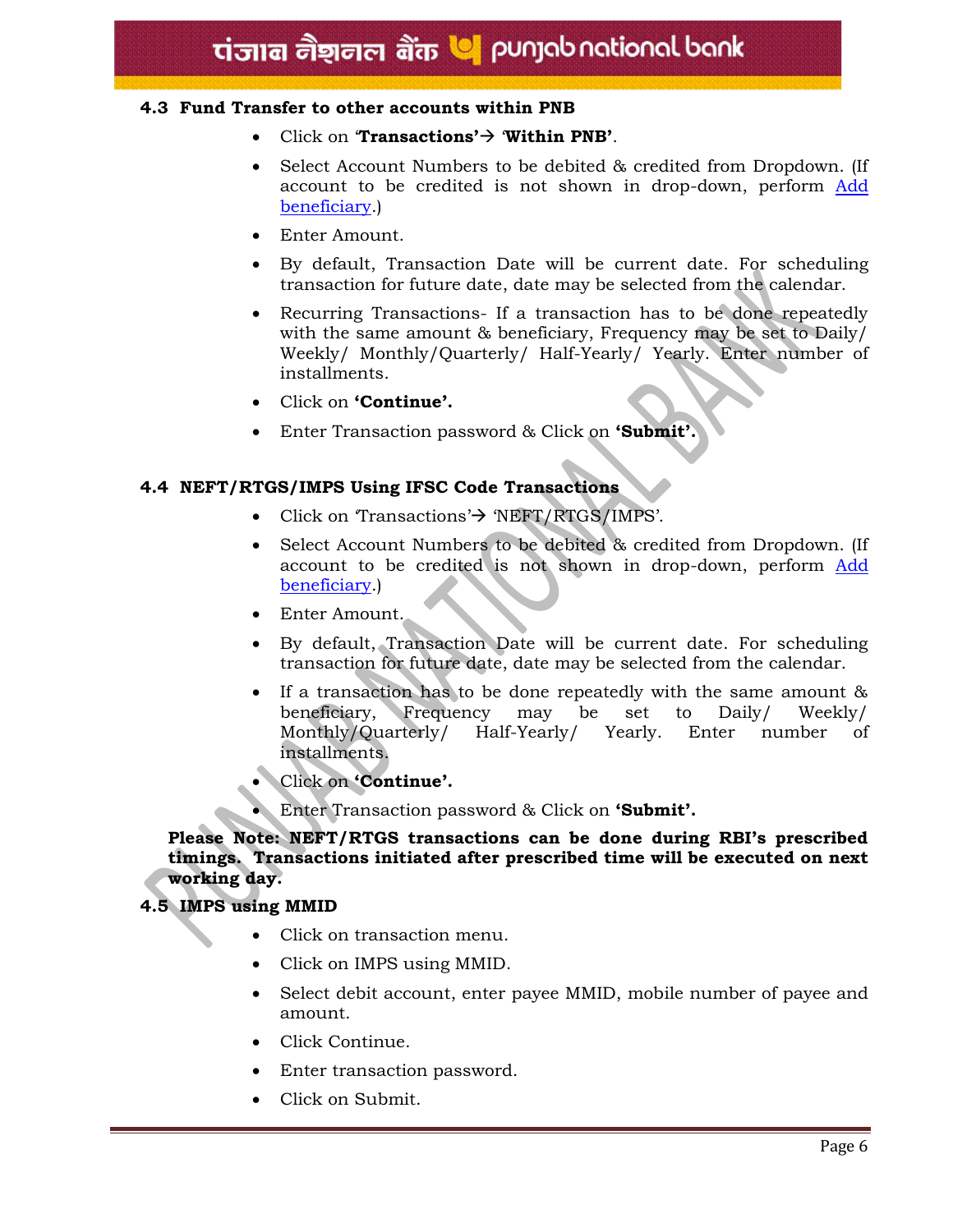## tiज्ञान नैशनल बैंक **V** punjab national bank

#### **4.6 Indo-Nepal Remittance**

- By Using Account ID
- By Using National Identity

#### **4.7 Transaction Status**

- All transactions.
- Completed transactions.
- Recurring transactions.
- Schedule transactions.
- Saved transactions.
- Indo Nepal Status.

#### **5. Value Added Services**

#### **5.1 Mobile Banking Services**

- Register for mobile banking.
- Reset password for mobile banking
- Generate MMID.

#### **5.2 Emergency Services**

- $\triangleright$  Debit Card Hot listing :-
	- To block your Debit Card, click on Debit Card Hot listing.
	- Select your account number on which the debit card was issued.
	- Choose the debit card which you want to be hotlisted.
	- Enter the card number and enter transaction password.

#### **5.3 Tax Related Services**

- View Tax Credit (Form 26 AS) :-
	- Select the pan number from the pan number list and click on continue.
	- Check the confirmation details and click on View 26 AS ( it will direct you to the NSDL website )
	- Income tax e-Filling login: This link will take you to income tax website.

#### **5.4 Card Related Services**

Debit Card personalization

Select account number and set limits for the following:

- ATM cash withdrawal limit.
- International transaction usage.
- POS and E-commerce transaction limit.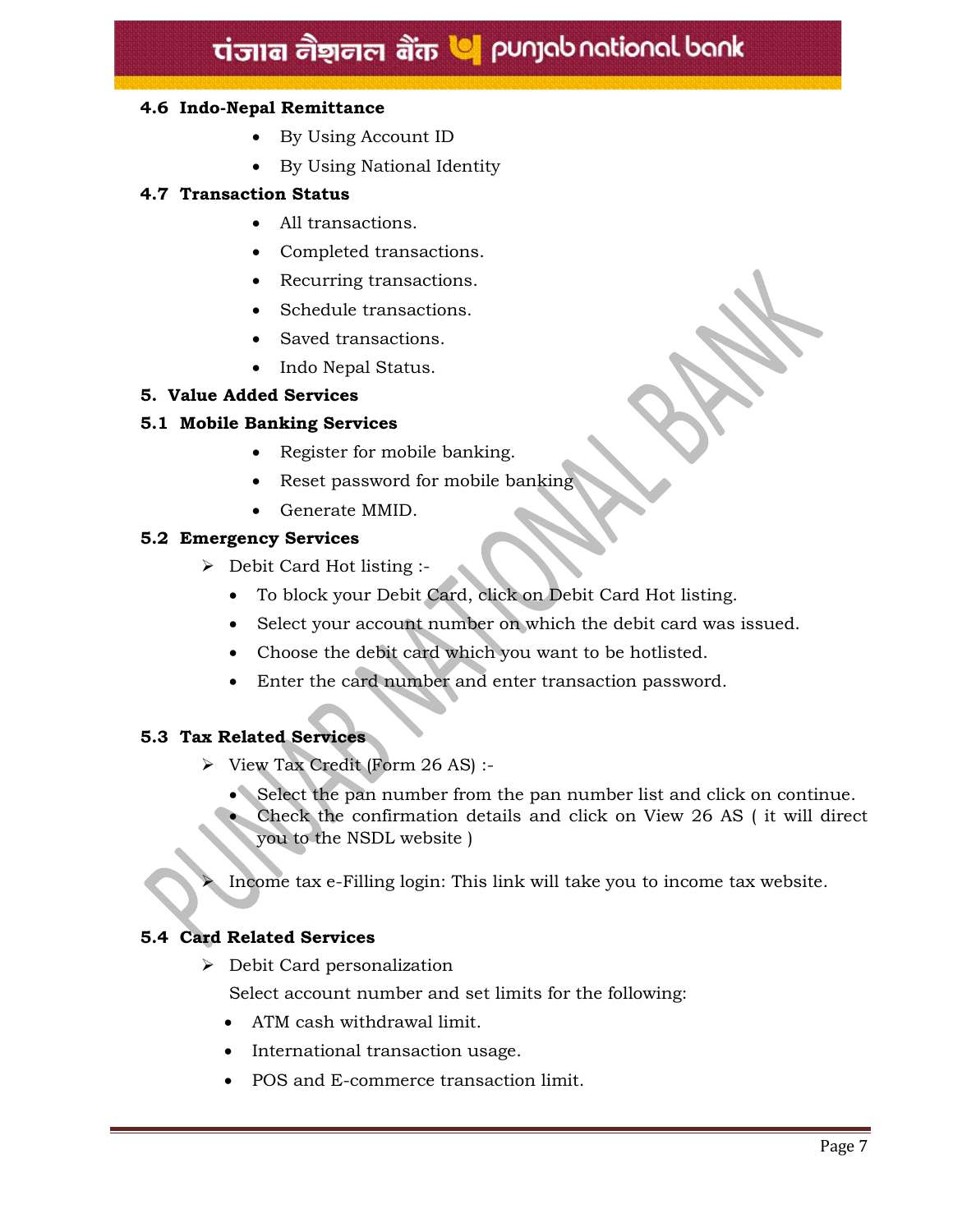- $\triangleright$  Set/Reset Debit Card PIN
	- Select account number.
	- Click on continue.
	- Enter your Card number, Expiry date and 6 digit OTP received on your registered mobile number.
	- Click Submit and set/reset your Debit Card PIN.

#### **6. Personal Settings**

#### **6.1 Personal Details And preference**

- $\triangleright$  Update user id:
	- To update your master user id, click on update user id.
	- Enter new user id and transaction password for the confirmation.
	- Click on Update button.
- $\triangleright$  View personal details.
	- To view your personal details, click on view personal details.
- $\triangleright$  View registered mobile number
	- To view your registered mobile number, click view your registered mobile number.

#### > Set Preference

- Date Format: Choose the desired date format.
- Language: Select your default language.
- Primary Account number: Select your primary account number.
- Language for SMS alerts: Set your language for SMS alerts.

#### **6.2 Security Settings**

Set Limits

- User overall limit
- $\div$  Overall limit amount for all transactions (Max. limit 15 lakh)
- $\bullet$  Maximum permissible transaction for all transactions.
- Number of beneficiaries added per day.
- Within PNB transfers limit amount and number of transactions.
- RTGS transactions limit amount and number of transactions.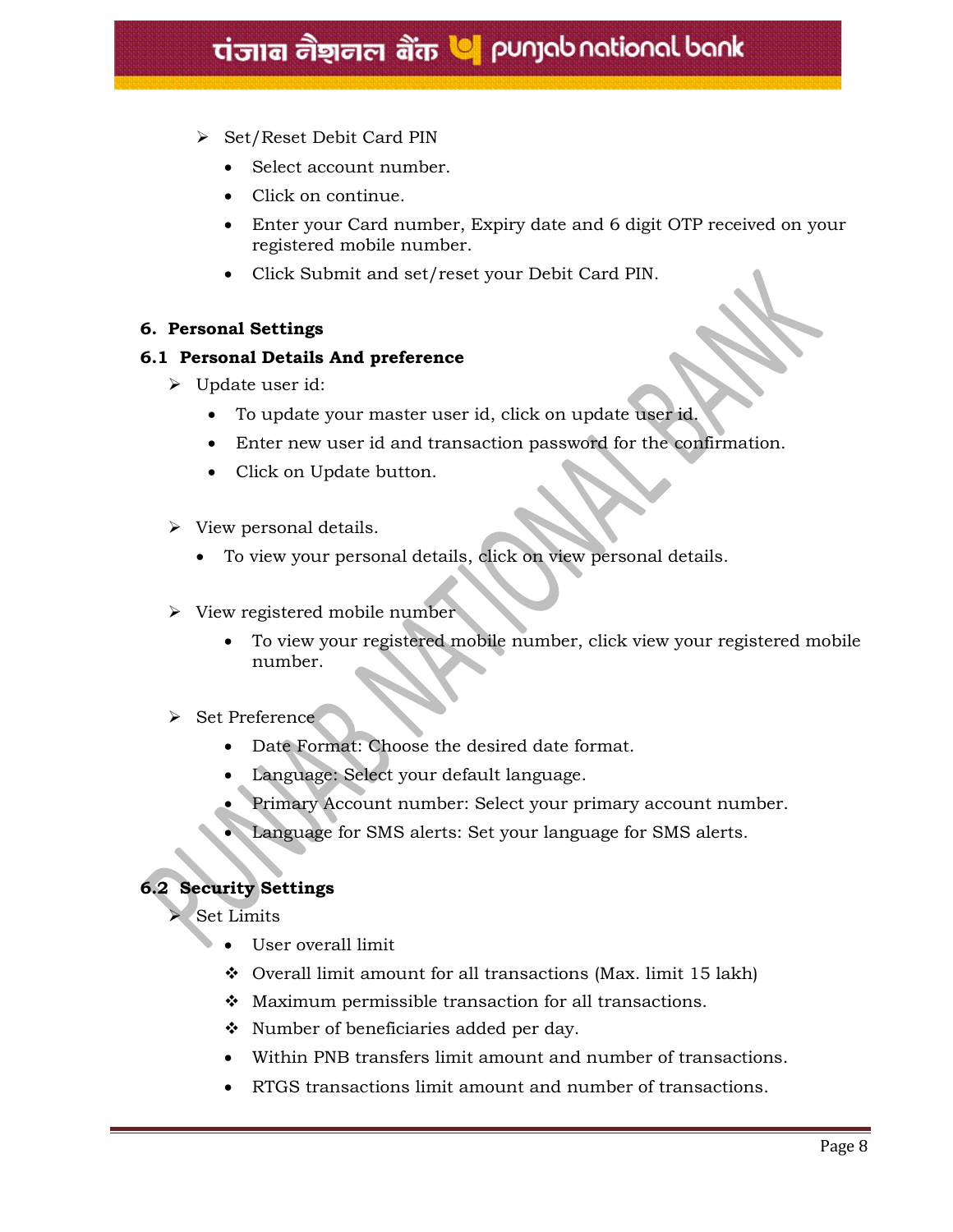# tiजाब नैशनल बैंक **७** punjab national bank

- Credit Card Payment limits amount and number of transactions.
- NEFT transactions limit amount and number of transactions.
- E-commerce transactions limits and number of transactions.
- Click on **'Continue'**
- Enter one time password  $\rightarrow$  **'Submit'**
- Enable Transaction password
	- Click on enable transaction password.
	- Select your user id
	- Click on continue button.
	- Submit.
- Change Login Password
	- Enter your old login password.
	- Enter new password.
	- Re-enter new password.
- Change Transaction Password
	- Enter your Old transaction password.
	- Enter new password.
	- Re-enter new password.
- $\triangleright$  Change image/phrase
	- Enter OTP sent on your registered mobile number.
	- Choose the image/phrase/both to update.
	- Select image/enter phrase.
	- Submit.
- Enroll for challenge question
	- Click on Enroll for challenge questions.
	- Select 7 security questions out of 50.
	- Click on Register.
	- Set Login time restriction You can set the particular time and day for login.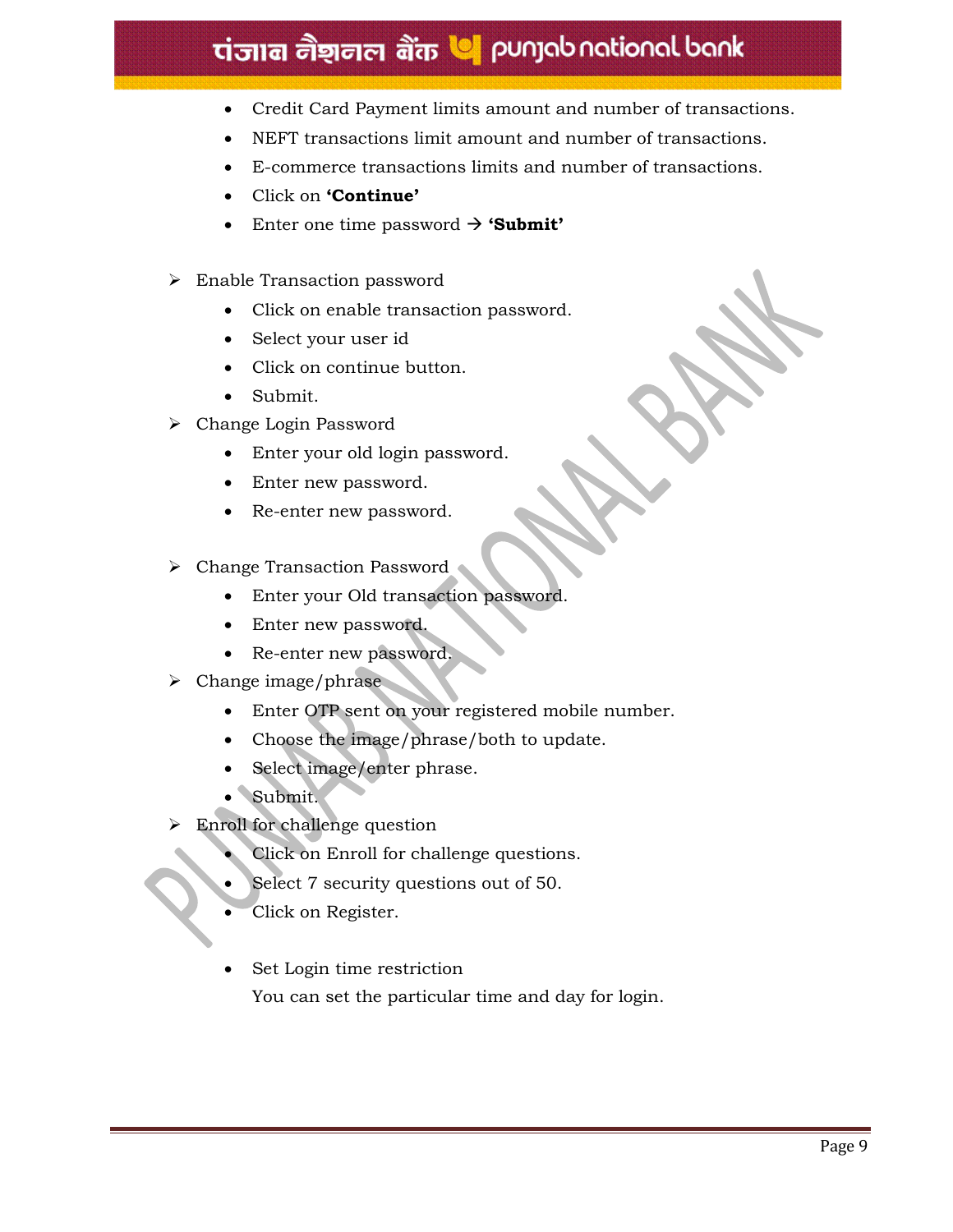#### **7. Other Services**

#### **7.1 Register for Government initiatives:**

- Pradhan Mantri Jeevan Jyoti Bima Yojana
- Pradhan Mantri Suraksha Bima Yojana
- Overdraft facility under Pradhan Mantri Jan Dhan Yojana
- Aadhar Registration
- Atal Pension Yojana

#### **7.2 Service request and tracking:**

- Service Request
- FD A/c opening status tracking
- RD A/c opening status tracking
- Premature FD  $A/c$  closing status tracking

#### **7.3 Service request/Complain Management**

- Raise a complaint/request.
- Track status.
- Complaint/request history.

#### **8. Mail and Messages**

- **8.1** View Broadcast messages
- **8.2** Internet Banking Malls

#### **9. Security Features:**

- Set Login Time restrictions.
- Manage Beneficiaries- You can Add/Modify/Delete the beneficiaries receiving funds from your accounts.
- Various Level of Limits e.g. Overall Account Level, User Level, No. of beneficiaries, Type of Transactions etc.
- Additional Factor of Authentication in the form of One Time Password or Digital Certificate.
- In order to further strengthen our Internet Banking system and make the system more secure from various cyber attacks, "**PNB IBS Shield**" has been introduced for all Corporate Users. Under IBS Shield, a User has to set his Image, Phrase & register for seven Challenge questions.
- **'VeriSign Secure site**' certification from Safe Script Ltd. All information sent to this site is encrypted and protected from third parties.
- Passwords are cryptic and difficult to crack. (Combination of Alphanumeric & special character).